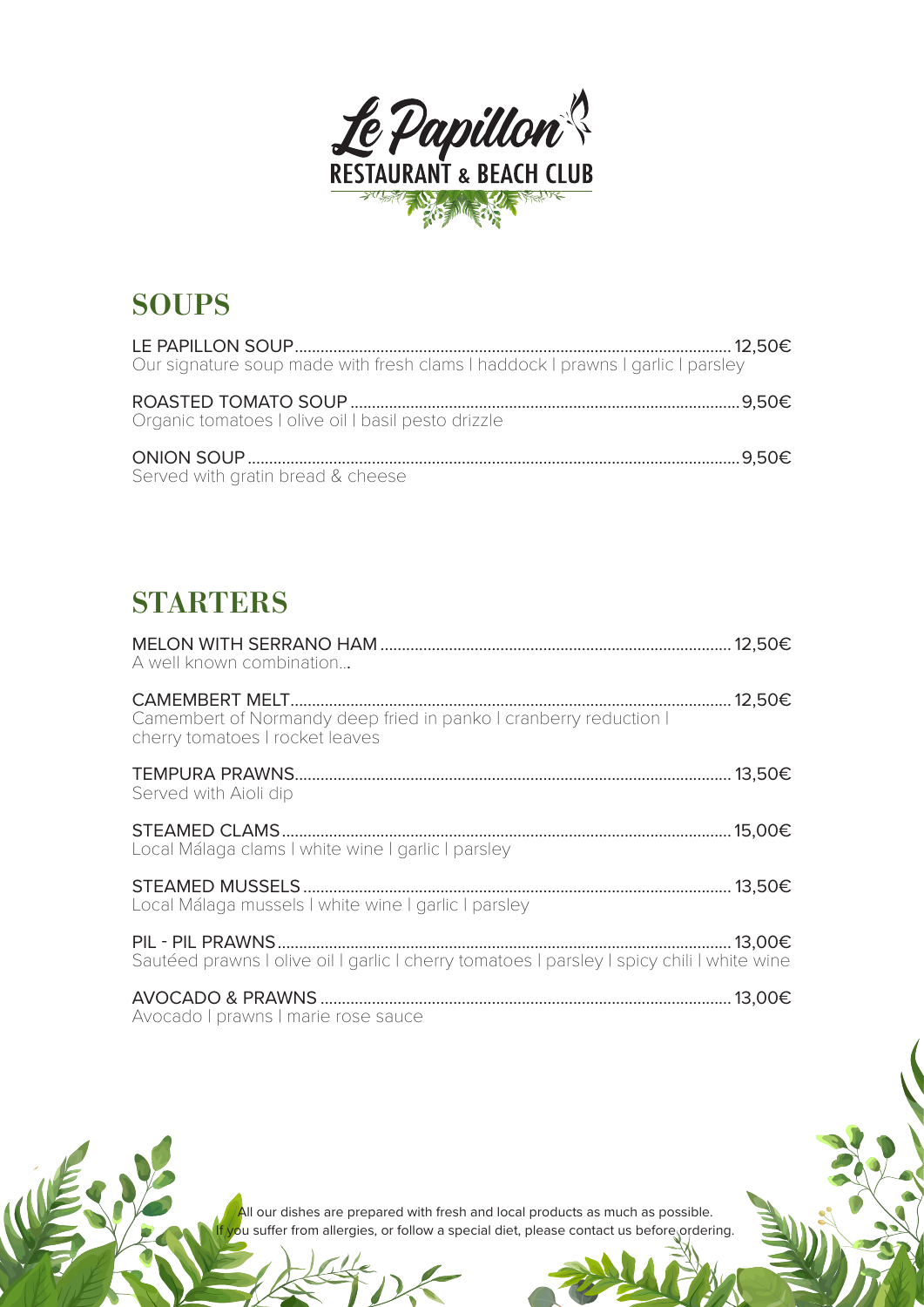

## SALADS

| Tomatoes I gourmet mixed salad I egg I tuna I fresh capers I avocado I onion I<br>cucumber |  |
|--------------------------------------------------------------------------------------------|--|
| Tomatoes   mozzarella   avocado                                                            |  |
| Mustard seed dressing                                                                      |  |
| Goat cheese I celery I apple I strawberry vinaigrette                                      |  |
|                                                                                            |  |
|                                                                                            |  |

#### **FISH**

| Pan fried supreme of salmon I curry sauce I basmati rice I spinach |  |
|--------------------------------------------------------------------|--|
| Deep fried cod I homemade chips I mushy peas                       |  |
|                                                                    |  |

\* All above served with cooked potatoes & seasonal vegetables

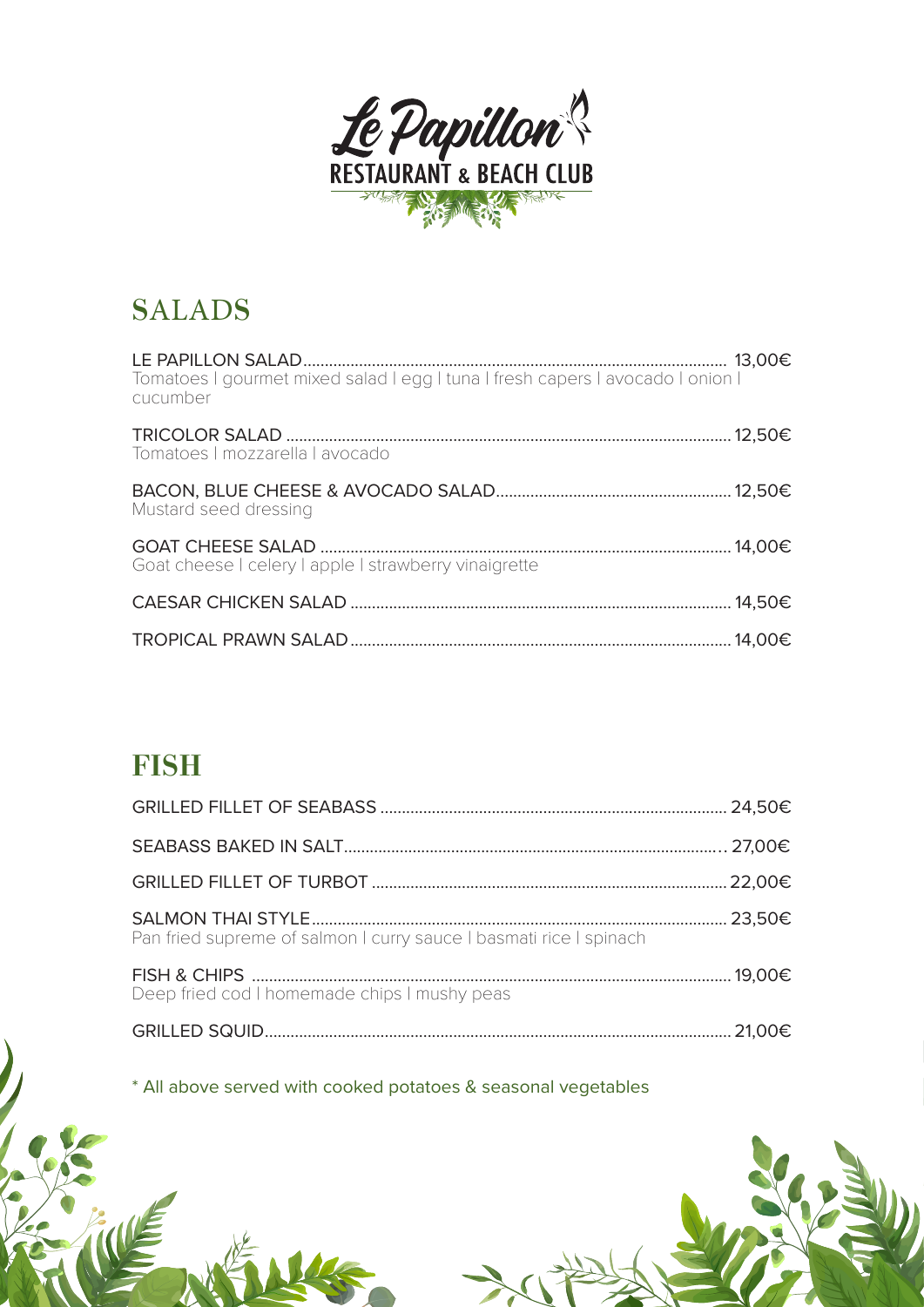

#### MEAT

| Iberico spare ribs I St. Louis BBQ sauce I homemade coleslaw I fries          |  |
|-------------------------------------------------------------------------------|--|
| Gratin potatoes I roasted vegetables I marinated tomatoes I white truffle oil |  |
| Gratin potatoes I roasted vegetablesI marinated tomatoes I white truffle oil  |  |
| Gratin potatoes I roasted vegetables I marinated tomatoes I white truffle oil |  |
| Served with French Fries                                                      |  |
|                                                                               |  |
| Served with French Fries                                                      |  |
| Strips of beef I mushrooms I shallot onions I pickles I basmati rice          |  |
| Basmati Rice I mango chutney I poppadum. Order it mild, medium or spicy       |  |
| Served with gratin potatoes                                                   |  |

#### **RICE**

#### **Price per person. 2 people minimum**

All our dishes are prepared with fresh and local products as much as possible. ou suffer from allergies, or follow a special diet, please contact us before ordering.